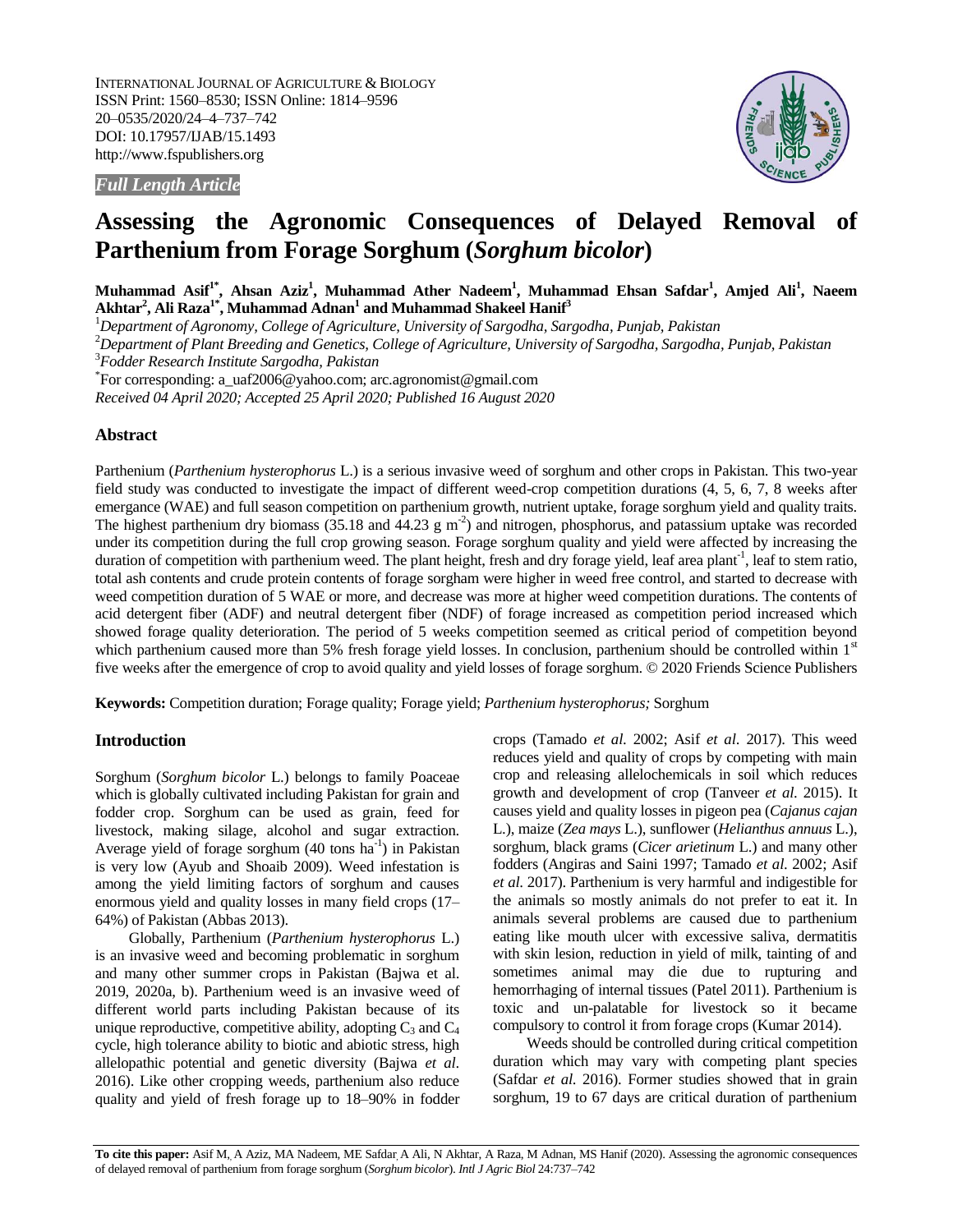crop competition and 30 to 45 days for black gram (Vivek *et al*. 2008). But if it is not controlled for whole crop growing season it can cause approximately 40 to 97% yield and quality losses of sorghum crop (Das 2008). Safdar *et al*. (2016) stated that parthenium compete and uptake the nutrients and reduced crop yield during the first 23 days after emergence of crop in maize, so controlling weeds in this duration increased maize yield. Lawrence and Sprague (2004) reported that in maize crop first 30 to 40 DAS were critical for *Amaranthus radis* L. competition. Tamado *et al*. (2002) evaluated the impact of competition duration in sorghum during 1999–2000 and concluded that duration of weed control from 19 to 69 and 40 to 57 days after emergence of sorghum had extreme benefits in the year of 1999 and 2000, respectively. Weed competition reduce quality of forage sorghum (crude protein, palatability, leaf to stem ratio) and under un-weedy condition sorghum produce high quality forage (Gholami *et al.* 2013).

According to the previous research studies, it is observed that most of research work has been done on the effect of parthenium competition duration on the grain sorghum but research on the forage sorghum is scanty. So, this research was undertaken to ascertain the impact of parthenium competition durations on the sorghum forage yield, yield components and forage quality. The findings of the research may be helpful to know the extent of forage yield and quality losses at different competition durations of parthenium and to decide the suitable time of parthenium control in forage sorghum.

## **Materials and Methods**

## **Experimental site description**

The field study was laid out in 2013 and 2014 during summer at Agronomy Farm, University of Agriculture Faisalabad, Pakistan. Soil of investigation site was clay loam having organic matter percentage 0.64%, pH 8.1, total N 0.04%, 7.67 mg  $kg^{-1}$  available phosphorus and 268.5 mg kg-1 available potassium. Average rainfall of season was 176.4 mm in 2013 and 67.9 mm in 2014.

## **Experimental details**

The experiments comprised of six parthenium competition durations *viz*., namely 4, 5, 6, 7, 8 weeks after crop emergence (WAE) and full growth period of sorghum. For comparison a weed free control was established. Randomized completely block design (RCBD) having four replicates was selected and net plot size was  $6.0 \text{ m} \times 2.4 \text{ m}$ . After pre-sowing irrigation when soil reached to appropriate moisture level, uniform seed bed for sowing was prepared. The sorghum (variety Hegari) was sown at  $75 \text{ kg}$  ha<sup>-1</sup> by using hand drill on  $5<sup>th</sup>$  of June in each year and 30 cm row to row distance was maintained. Fertilizers including 90 kg of N ha<sup>-1</sup> and 60 kg of  $P_2O_5$  ha<sup>-1</sup> were applied during these experiments. Whereas half dose of N with total of P

was applied at seed bed preparation and half N was applied at  $1<sup>st</sup>$  irrigation. The selected field was kept fallow in previous season and there was no history of parthenium presence on selected field. So, to attain desirable parthenium seed germination, at sowing time seed was uniformly broadcasted in all the experimental units. In all plots, after weed germination a uniform (8 plants  $m^{-2}$ ) weed density was maintained except the control treatment, after that all plants of parthenium weed were uprooted from respective plots at durations of 4, 5, 6, 7 and 8 WAE. Throughout growth period of sorghum, weed free control plots were kept weed free while in whole season competition, all seedlings of parthenium were permitted to grow till sorghum crop harvest. Whole experimental plot was kept all other weed free except parthenium.

#### **Crop harvesting and data recording**

After 70 days of sowing at 50% heading stage the crop, sorghum was harvested. At harvesting time, from every treatment ten plants were selected and plant height, plant diameter and leaf area were recorded for all ten plants, after that average was taken for each parameter. Fresh yield of forage was determined by whole plot harvesting and weighed it at field. Dry matter yield of sorghum was calculated by using dry matter contents which were determined by weighing fresh and oven dried samples. Parthenium plants were uprooted from area of one-meter square at crop harvest, dried in oven and then dry biomass was recorded. At crop harvest NPK uptake by parthenium was determined by estimating NPK contents in parthenium plant samples as suggested by Williams (1984). Weed relative competitive index was determined by using formula.

$$
RCI = \frac{Y_{Weed\,free} - Y_{Weed}}{Y_{Weed\,free}} \; X \, 100
$$

*Yweed free* indicates fodder yield in weed free plot and *Yweed* indicates fodder yield in the existence of weed.

Calculation of crude protein was performed by using AOAC (1990) recommended procedure. Crude protein % was determined by multiplying the N% determined by Kjeldahl method with a factor 6.25. For NDF, sample of one gram was kept in flask, after that NDF reagent solution at 100 mL and 0.50 g sodium sulphite was mixed with sample and then fixed the flask to a cooling condenser. Slowly heat was given to the sample for 60 min. Washed four time the residues with the help of hot distilled water and with one time by acetone and then dried. Transferred residues to an already weighed crucible and placed in oven at 105°C for approximately four h. Dried sample was kept in desiccator for about 10 min. By using following formula NDF % was taken

Neutral detergent fiber  $%$  =  $\frac{Wt. of residue}{Wt. of sample} \times 100$ Neutral detergent fiber residues were transferred to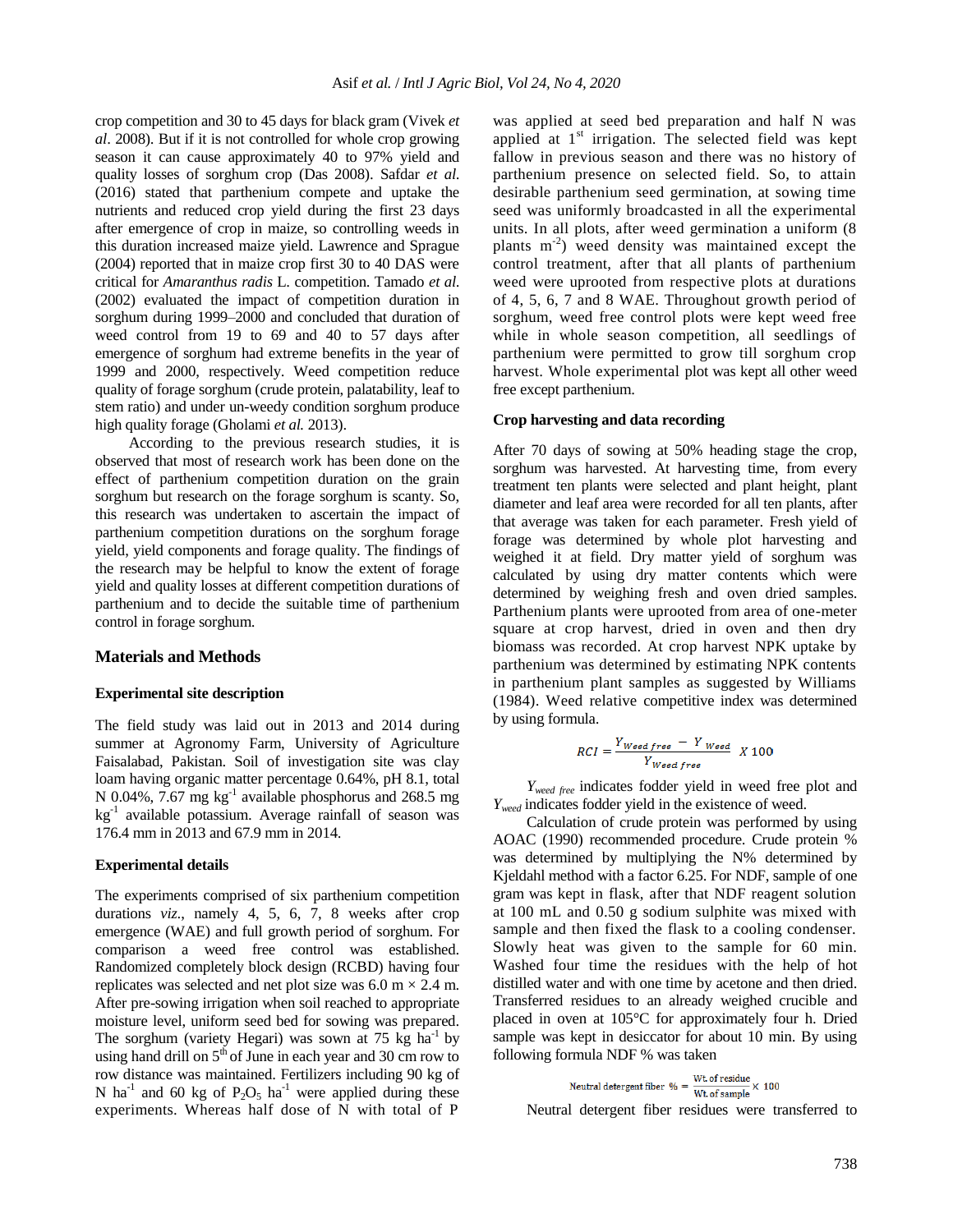500 mL flask and acid detergent solution at 100 mL was added in a conical flask and fixed to a condenser. The heat was provided for approximately 2–3 min and reduced the temperature to reflux it for one h. The suction pump was used to filter contents after removing from air condenser and washed these residues three times with distilled water and one time with the acetone. Then transferred these residues into already weighed crucible and put in oven at 105°C for one day. After drying this, for cooling kept the crucible into desiccator. By using following formula ADF % was calculated:

$$
ADF\% = \frac{Weight of ADF residue}{Weight of sample} \times 100
$$

Total ash contents were determined according to procedure as recommended by AOAC (1990). Placed five gram of dried sample in pre-weighed china dish  $(W_1)$  and placed at 550 to 650°C in muffle furnace until grey or white color ash was obtained. Then cooled these residues by desiccator and recorded weight  $(W_2)$ . The percentage ash contents were determined as following:

Total ash (
$$
\%
$$
) =  $\frac{W2 - W1}{Sample weight} \times 100$ 

Leaf and stem ratio was determined on the basis of dry biomass of leaf and stem. From every plot leaves and stem of ten plants were separated, dried in oven, and then weighed.

## **Statistical analysis**

All of the data gathered were subjected to statistical analysis by following Fisher's analysis of variance method (Steel *et al.* 1997) and comparison among treatment means was made by using Tukey's honestly significant difference (HSD) test at 5% probability.

## **Results**

# **Parthenium growth characteristics and NPK uptake**

Different competition durations of parthenium in forage sorghum significantly affected the dry weight and NPK uptake of parthenium (Table 1). Parthenium dry biomass increased with extension in competition duration and weed showed highest dry biomass when competition was for entire growth season. Minimum dry biomass was produced by the parthenium when competed for 4 weeks with forage sorghum during 2013 and 2014. During sec year, the parthenium weed dry biomass was significantly greater which may be attributed to higher fresh weight and the vigorous growth of sorghum over the parthenium due to much rainfall in  $1<sup>st</sup>$  year (2013) as compared to  $2<sup>nd</sup>$  year (2014). Competition duration also effected significantly on NPK uptake by parthenium and uptake different amount of nutrients at different duration of competition (4 WAE - full season competition) (Table 1). Parthenium uptake of NPK increased with extending competition duration during both years. Maximum NPK uptake was determined when parthenium was allowed to compete for whole growing season while least uptake was observed when parthenium weed competed for four weeks. Moreover, the higher NPK uptake of parthenium weed during year 2014 compared to that observed in 2013 (Table 1).

# **Relative competivity index (RCI)**

Relative competivity index linearly increased as competition period was extended during  $1<sup>st</sup>$  and  $2<sup>nd</sup>$  years and RCI of 1.74, 2.89% was noted at competition duration of 4 WAE during  $1<sup>st</sup>$  and  $2<sup>nd</sup>$  year, respectively (Table 1). Relative competivity index increased with the extension of competition duration and observed the value of 4.35, 6.87% at 5 weeks, 7.83, 9.40% at 6 weeks, 13.22, 13.02% at 7 weeks, 16.0, 14.10% at 8 weeks and 22.26, 21.16% at full season competition duration during  $1<sup>st</sup>$  and  $2<sup>nd</sup>$  year, respectively. The increase in reduction of yield by increasing period of parthenium competition might be due to rise in competition between inter-species for common resources during crop season (Table 1).

## **Yield and yield contributing traits of forage sorghum**

Data related to the effect of parthenium weed competition durations on yield and yield contributing traits (plant height, stem diameter, leaf area per plant, fresh fodder and dry matter yield) of forage sorghum showed significant impact during both the year of study (Table 2). Yield contributing traits significantly reduced as the competition duration extended (4 WAE-full crop season). Maximum plant height (263.57, 241.55 cm), plant stem diameter (1.04, 01.00 cm) and leaf area per plant  $(3079.8, 300.3 \text{ cm}^2)$  were recorded when there was no competition duration during both the year of study, whereas competition duration of 4 weeks was also at par with no competition (control). The effect of 8 WAE and full season competition were statistically similar on all traits. Full season competition produced minimum value of plant height (249.75, 210.54 cm) with 5.24% and 12.84% reduction, plant stem diameter (0.813, 0.812 cm) with 21.82% and 18.8% and leaf area per plant (3007.9,  $2851.5 \text{ cm}^2$ ) with 2.33% and 4.96% less was recorded over control during  $1<sup>st</sup>$  and  $2<sup>nd</sup>$  year of the study (Table 2).

Fresh fodder yield and dry matter yield also significantly affected by different competition durations. Maximum fresh fodder yield of 57.5 tons ha<sup>-1</sup>, 55.3 tons ha<sup>-1</sup> and dry matter yield of 15.50 tons ha<sup>-1</sup>, 13.90 tons ha<sup>-1</sup> in  $1<sup>st</sup>$ and  $2<sup>nd</sup>$  year, respectively was recorded when no competition was impose (control) on sorghum crop although this treatment (control) and 4 weeks competition duration statistically produced similar fresh fodder yield during both the year of study. Lowest fresh fodder of  $44.7$  and  $43.6$  t ha<sup>-1</sup> and dry matter yield 9.72 and 8.63 tons ha<sup>-1</sup> were recorded in the case of no competition treatment during  $1<sup>st</sup>$  and  $2<sup>nd</sup>$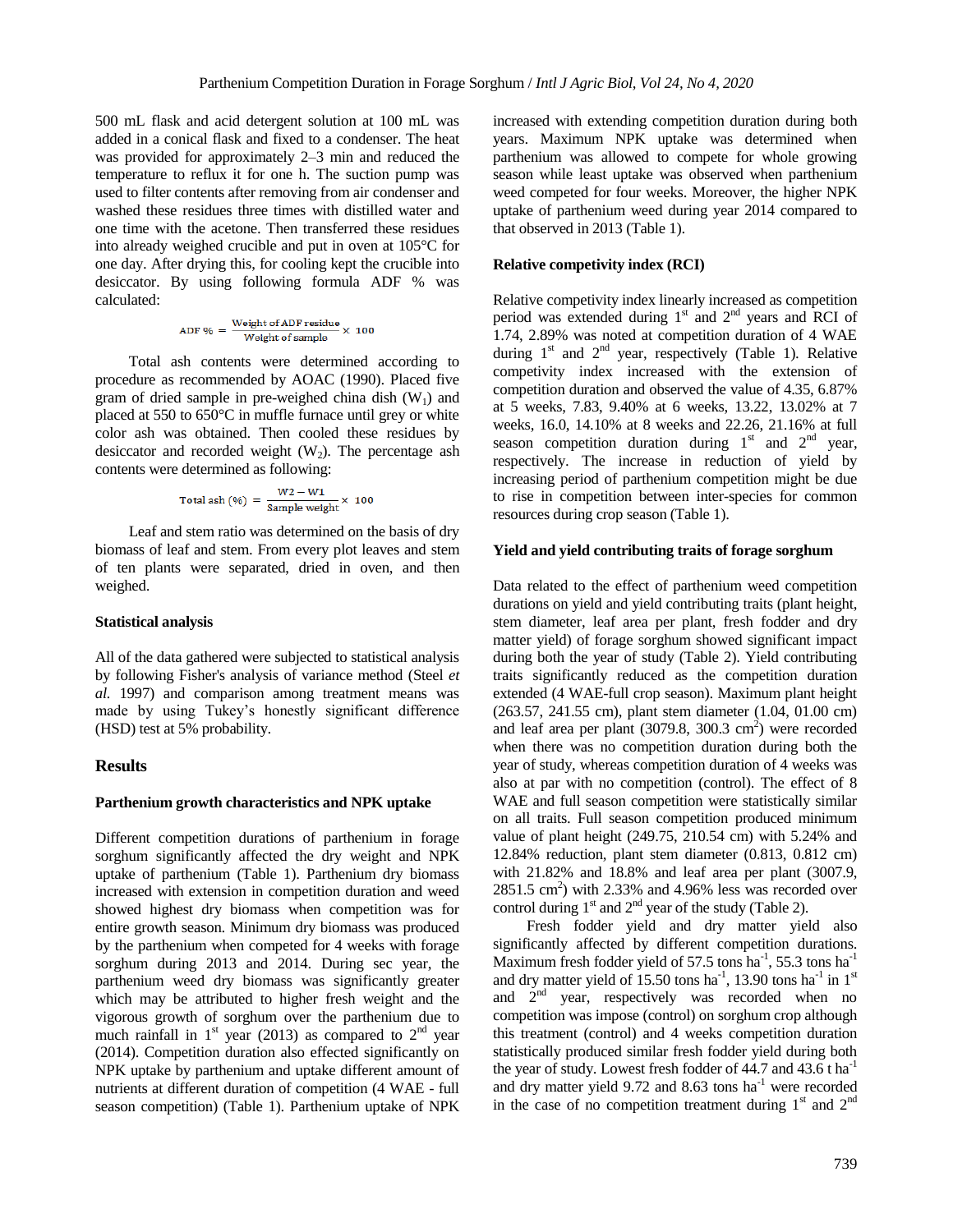**Table 1:** Influence of parthenium sorghum competition durations on parthenium dry weight, NPK uptake and weed competivity index during two growing seasons

|                                                                                                                 |                  |                          |         |         | Competition durations Dry weight (g m <sup>-2</sup> ) Nitrogen uptake (kg ha <sup>-1</sup> ) Phosphorus uptake (kg ha <sup>-1</sup> ) |                   | Potassium uptake $(kg ha^{-1})$ |                    | Weed competivity index (%) |                    |
|-----------------------------------------------------------------------------------------------------------------|------------------|--------------------------|---------|---------|---------------------------------------------------------------------------------------------------------------------------------------|-------------------|---------------------------------|--------------------|----------------------------|--------------------|
|                                                                                                                 | 2013             | 2014                     | 2013    | 2014    | 2013                                                                                                                                  | 2014              | 2013                            | 2014               | 2013                       | 2014               |
| Control (Weed free)                                                                                             |                  |                          |         |         |                                                                                                                                       |                   |                                 |                    |                            |                    |
| 4 WAE                                                                                                           | 15.99 f          | $17.01 \text{ e}$ 6.44 f |         | 6.97e   | 0.31 <sub>e</sub>                                                                                                                     | 0.65e             | 4.51 f                          | 5.44 e             | 1.74c                      | 2.89c              |
| 5 WAE                                                                                                           | $20.45 e$ 20.1 e |                          | 8.41 e  | 8.61 e  | 0.51e                                                                                                                                 | 0.88 <sub>e</sub> | 6.15e                           | 6.65e              | 4.35c                      | 6.87 c             |
| 6 WAE                                                                                                           |                  | 23.64 d 27.11 d          | 10.02 d | 11.84 d | 0.81 <sub>d</sub>                                                                                                                     | 1.40 d            | 7.65 d                          | 10.10d             | 7.83c                      | 9.40 bc            |
| 7 WAE                                                                                                           |                  | 26.30 c 31.98 c 11.56 c  |         | 14.62c  | 1.25c                                                                                                                                 | 1.86 c            | 9.15c                           | 12.45c             | 13.22 <sub>b</sub>         | 13.02 <sub>b</sub> |
| 8 WAE                                                                                                           |                  | $31.43b$ 38.67b 14.47b   |         | 18.46 b | 1.84 b                                                                                                                                | 2.61 <sub>b</sub> | 11.64 b                         | 15.50 <sub>b</sub> | 16.00 <sub>b</sub>         | 14.10 <sub>b</sub> |
| Full crop season                                                                                                | 35.18 a          | 44.23 a                  | 17.05 a | 21.91a  | 2.29a                                                                                                                                 | 3.11a             | 14.13a                          | 18.09a             | 22.26a                     | 21.16a             |
| HSD value at 5%                                                                                                 | 2.57             | 3.99                     | 1.04    | 2.08    | 0.29                                                                                                                                  | 0.410             | 1.13                            | 1.87               | 5.07                       | 5.85               |
| ment and the three states of the three and the state of the total three states of the total three states of the |                  |                          |         |         |                                                                                                                                       |                   |                                 |                    |                            |                    |

The means following the same letters, within a column for each trait, did not significantly differ at 5% probability level WAE= Weeks after crop emergence

**Table 2:** Influence of parthenium sorghum competition durations on forage yield and yield components of forage sorghum during two growing seasons

| Competition durations | Plant height (cm) |             | Stem diameter (cm) |            | Leaf area per plant $(cm2)$ |            | Fresh fodder yield<br>$(t \, ha^{-1})$ |           | Dry matter yield<br>$(t \, ha^{-1})$ |            |
|-----------------------|-------------------|-------------|--------------------|------------|-----------------------------|------------|----------------------------------------|-----------|--------------------------------------|------------|
|                       | 2013              | 2014        | 2013               | 2014       | 2013                        | 2014       | 2013                                   | 2014      | 2013                                 | 2014       |
| Control (Weed free)   | 263.57 a          | 241.55 a    | 1.04a              | 1.00a      | 3079.8 a                    | 3000.3a    | 57.50 a                                | 55.3 a    | 15.50 a                              | 13.90a     |
| 4 WAE                 | 261.10a           | 234.24 ab   | $1.01$ ab          | 0.995a     | 3050.4 b                    | 2975.5 ab  | 56.5 a                                 | 53.7 ab   | 14.49 b                              | 13.15 ab   |
|                       | (0.94)            | (3.03)      | (2.88)             | (0.5)      | (0.95)                      | (0.83)     | (1.74)                                 | (2.89)    | (6.52)                               | (5.40)     |
| 5 WAE                 | 259.48 b          | 229.50 abc  | $1.01$ ab          | $0.968$ ab | 3039.5 c                    | 2941.4 a-c | 55.0 ab                                | 51.5 bc   | 13.82 b                              | 11.88 a-c  |
|                       | (1.55)            | (4.99)      | (2.88)             | (3.20)     | (1.31)                      | (1.96)     | (4.35)                                 | (6.87)    | (10.84)                              | (14.53)    |
| 6 WAE                 | 255.93 c          | $221.50b-d$ | 0.94 <sub>b</sub>  | 0.925 b    | 3030.0 d                    | 2926.4 a-c | 53.0 b                                 | $50.1b-d$ | 12.80 c                              | $11.06b-d$ |
|                       | (2.90)            | (8.3)       | (79.62)            | (7.5)      | (1.62)                      | (2.46)     | (7.83)                                 | (9.40)    | (17.42)                              | (20.43)    |
| 7 WAE                 | 254.43 cd         | 217.44 cd   | 0.898 cd           | 0.840c     | 3021.3 e                    | 2890.3 bc  | 49.9c                                  | 48.1 cd   | 11.59d                               | $10.16$ cd |
|                       | (3.46)            | (9.98)      | (13.65)            | (9.19)     | (1.89)                      | (3.66)     | (13.21)                                | (13.01)   | (25.22)                              | (26.90)    |
| 8 WAE                 | 252.32 de         | 214.67 d    | $0.838$ de         | 0.823c     | 3012.8 f                    | 2862.7 c   | 48.3 c                                 | 47.5d     | 10.74 e                              | 9.33 cd    |
|                       | (4.27)            | (11.13)     | (19.42)            | (17.7)     | (2.18)                      | (4.59)     | (16.00)                                | (14.10)   | (30.71)                              | (32.88)    |
| Full crop season      | 249.75 e          | 210.54 d    | 0.813e             | 0.812c     | 3007.9 f                    | 2851.5 c   | 44.7 d                                 | 43.6e     | 9.72 f                               | 8.63d      |
|                       | (5.24)            | (12.24)     | (21.83)            | (18.8)     | (2.33)                      | (4.96)     | (22.26)                                | (21.16)   | (37.29)                              | (37.91)    |
| HSD value at 5%       | 3.20              | 14.65       | 0.080              | 0.068      | 6.99                        | 97.41      | 2.99                                   | 3.69      | 0.687                                | 2.83       |

The means following the same letters, within a column for each trait, did not significantly differ at 5% probability level

WAE= Weeks after crop emergence

year, respectively. In case of dry matter yield treatment 7, 8 weeks and full season competition duration have found to be statistically similar during the  $2<sup>nd</sup>$  year. Yield and yield contributing traits showed better performance during the  $1<sup>st</sup>$ year as compare to  $2<sup>nd</sup>$  year which may be attributed due to more favorable environmental condition which leads to better growth and yield as compare to  $2<sup>nd</sup>$  year (Table 2).

#### **Forage quality traits**

Competition duration of parthenium influenced the forage quality traits of sorghum. Crude protein, total ash contents, ADF, NDF contents and leaf to stem ration all are significantly affected by variation in duration of competition (Table 3). Crude protein (%) and total ash contents (%) were significantly reduced as the duration of competition extended from 4 WAE to full season competition but with minor fluctuation. Highest crude protein and ash contents were recorded in control treatment where no competition was allowed and in 4 WAE - full season treatments crude protein and ash contents decreased as the competition extended. Lowest contents of crude protein and ash contents were observed when full season competition was imposed during both the year of study. The reduction in crude protein

contents in whole crop season competition was 4.80% and 10% in  $1<sup>st</sup>$  and  $2<sup>nd</sup>$  years (2013 and 2014), respectively than control treatment (parthenium free). Crude protein percentage was lower in 2014 as compared to 2013. The decline in ash contents in whole season crop competition periods was 1.5% and 8% over control (parthenium free) in 2013 and 2014, respectively (Table 3).

## **Discussion**

Weed crop competition duration is the main factor which determines the growth and quality of crop. Weeds, due to their vigorous characters, influence over all traits of weeds and crop. Parthenium is a vigorously growing weed grown in different climatic range producing vigorous root system (Safdar *et al*. 2016). It is also reported that parthenium suppresses the growth of nearby plants by releasing allelochemicals (Singh *et al.* 2003; Belgeri and Adkins 2015). Increase in dry biomass of parthenium with extending competition duration from 4 weeks to full season in the study may be attributed to better growth advantage of parthenium over sorghum so a gradual increment in the dry biomass of parthenium was observed by extending its duration of competition with forage sorghum. Parthenium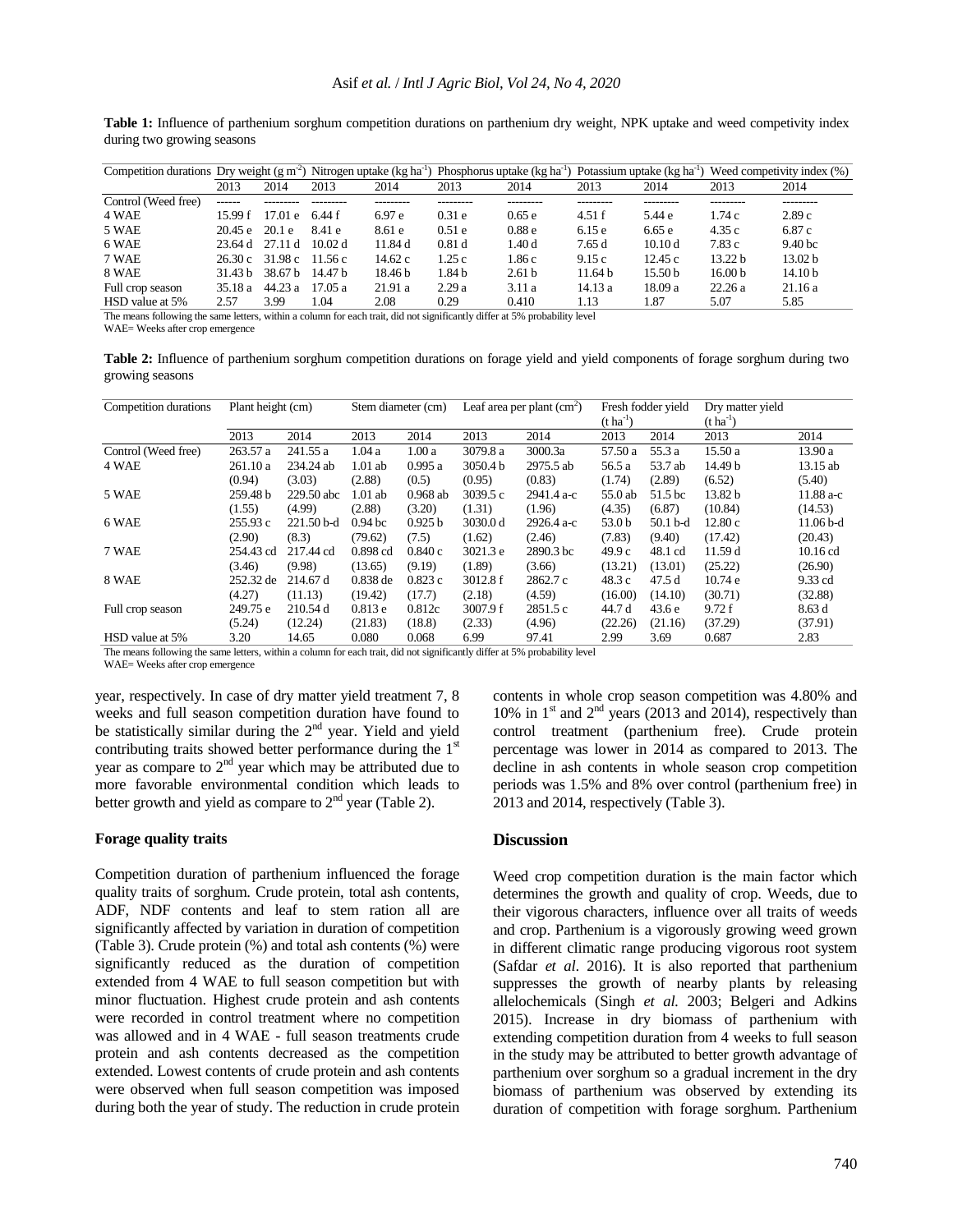| Competition         | Crude protein (%) |                   | Ash content (%) |          | Acid detergent fiber (%) |             | Neutral detergent fiber (%) |           | Leaf to stem ratio |            |
|---------------------|-------------------|-------------------|-----------------|----------|--------------------------|-------------|-----------------------------|-----------|--------------------|------------|
| durations           | 2013              | 2014              | 2013            | 2014     | 2013                     | 2014        | 2013                        | 2014      | 2013               | 2014       |
| Control (Weed free) | 9.99a             | 8.90 a            | 15.43 a         | 14.55 a  | 34.56 c                  | 34.87 c     | 53.65 c                     | 51.66 d   | 0.379a             | 0.38a      |
| 4 WAE               | 9.95a             | 8.62 ab           | 14.86 a         | 14.51 ab | 35.03 <sub>bc</sub>      | 34.99 bc    | 54.21 bc                    | 52.76 cd  | 0.355 b            | $0.37$ ab  |
| 5 WAE               | 9.86 ab           | 8.45 ab           | 14.85 ab        | 14.46 bc | $35.25$ a-c              | $35.05$ a-c | 55.15 a-c                   | 53.21b-d  | 0.313c             | $0.35$ a-c |
| 6 WAE               | 9.72 bc           | 8.36 ab           | 14.64 bc        | 14.41 cd | 35.71 ab                 | $35.11 a-c$ | 55.78 ab                    | 54.18 abc | 0.266 d            | $0.33b-d$  |
| 7 WAE               | 9.72 bc           | 8.24 ab           | 14.56 bc        | 14.39 cd | 35.96 a                  | 35.250 ab   | 55.95 ab                    | 54.54 ab  | $0.227$ e          | $0.31$ cd  |
| 8 WAE               | 9.66 cd           | 8.11 b            | 14.35 bc        | 14.38 de | 35.89 a                  | 35.240 ab   | 56.62 a                     | 54.66 ab  | 0.215ef            | 0.29d      |
| Full crop season    | 9.51 d            | 8.01 <sub>b</sub> | 14.19c          | 14.32 e  | 35.90a                   | 35.390 a    | 56.76 a                     | 55.18 a   | 0.206 f            | 0.28d      |
| HSD value at 5%     | 0.172             | 0.665             | 0.65            | 0.07     | 0.72                     | 0.35        | 2.09                        | 1.64      | 0.01               | 0.05       |

**Table 3:** Influence of parthenium-sorghum competition durations on quality parameters of forage sorghum during two growing seasons

The means following the same letters, within a column for each trait, did not significantly differ at 5% probability level

WAE= Weeks after crop emergence

being more competative than crop plant so accumulated more biomass as the competition extended from 4 WAE-full seasons. Vigorous root system of parthenium is responsible for uptake of more NPK at extended competition duration. As weeds are more vigorous in growth as compared to crop so parthenium uptake more nutrients when competition was prolonged. Several researchers reported that the increase in weed growth and NPK uptake by extending competition duration (Gaikwad and Pawar 2003; Maqbool *et al*. 2006; Anjum *et al*. 2007; Lindquist *et al*. 2007; Ikram *et al.* 2018). Moreover, the higher NPK uptake of parthenium during year 2014 compared to that observed in 2013 was attributed to its higher dry biomass due to more promising environmental conditions for its growth.

Increase in dry biomass accumulation of parthenium due to prolonge competition duration tended to decline in growth characteristics of forage sorghum (plant height, fresh fodder,leaf area, dry matter yields and stem diameter). Allelochemicals released by parthenium in soil during competition period may be the reason for decreased in growth and yield parameters of sorghum. Better competative ability of parthenium and accumulation of its more biomass was on the expense of reduction in growth of sorghum crop. Plant height, stem diameter, leaf area per plant were negatively affected due to weed crop competition for different resources and growth inhibiting factors released by parthenium (Bajwa *et al.* 2016). Reduction in growth traits of sorghum is more pronounced as competition extended (4 weeks - full season). These findings of research are similar with the reseach findings of Begna *et al.* (2001), Soliman and Gharib (2011). They reported that the decrease in plant height and stem diameter of maize with extending weed-crop competition duration in maize. Fresh fodder yield and dry matter yield is the comulative result of growth traits and highly dependent on the performance of these traits throught growing season in the presence of weed (James *et al*. 2000; Oljaca *et al*. 2007). Poor performance of yield contributing traits in the presence of weed was the reason for reduction in fresh fodder yield of sorghum whereas decline in sorghum dry matter yield in response to extension in duration of parthenium competition was probably due to fresh forage yield reduction. These reseach findings are supported by James *et al*. (2000) who observed that maize dry matter yield reduced

significantly when weed plants were left uncontrolled. Extension in weed crop competition duration decreased the sorghum dry matter yield due to parthenium competition for nutrient with crop plants (Table 1).

Forage quality traits of sorghum such as crude protein, leaf to stem ratio and total ash contents of forage sorghum were reduced and NDF, ADF contents were increased due to prolong competition periods of parthenium in this study. The quality of forage sorghum spoiled due to decline in crude protein contents and ash contents as well as other quality attributes. The decline in crude protein and ash contents under parthenium competition stress may be attributed to reduced uptake of N by the crop during crop growth period as N is the main component of protein. Tanko *et al*. (2015) endorsed these results in his study on weed crop competition in lablab forage in Nigeria. Umar and Obukohwo (2013) reported reduced groundnut ash contents when extreme weed competition was present. Sorghum growth under stress and competing environment of weed crop competition reduced the digestibility of sorghum due to less leaf weight as compared to stem consequently ADF and NDF contents were increased and leaf to stem ratio reduced from 4-full season competition period. Massinga and Currie (2002) studied on corn and Temme *et al*. (1979) concluded that weeds presence reduced the forage digestibilty of alfalfa. Arabi and Saffari (2015) observed significant decline in leaf to stem ratio of sorghum crop when sorghum was kept infested with weeds throughout crop growing season. They also found the same results who observed a significant decrease in sorghum leaf to stem ratio under full season competition.

## **Conclusion**

Parthenium may cause substantial yield and quality losses in forage sorghum and grow vigorously on the expense of sorghum growth. Reduction in yield and quality of sorghum increased when competition duration extended from 4 weeks after emergence to full season competition. Fresh forage yield losses varied 2.43–17.71% when competition was 4 weeks to full season along with quality losses as well. Therefore, parthenium should be controlled within  $1<sup>st</sup>$  five weeks after the emergence of crop to avoid quality and yield losses of forage sorghum.